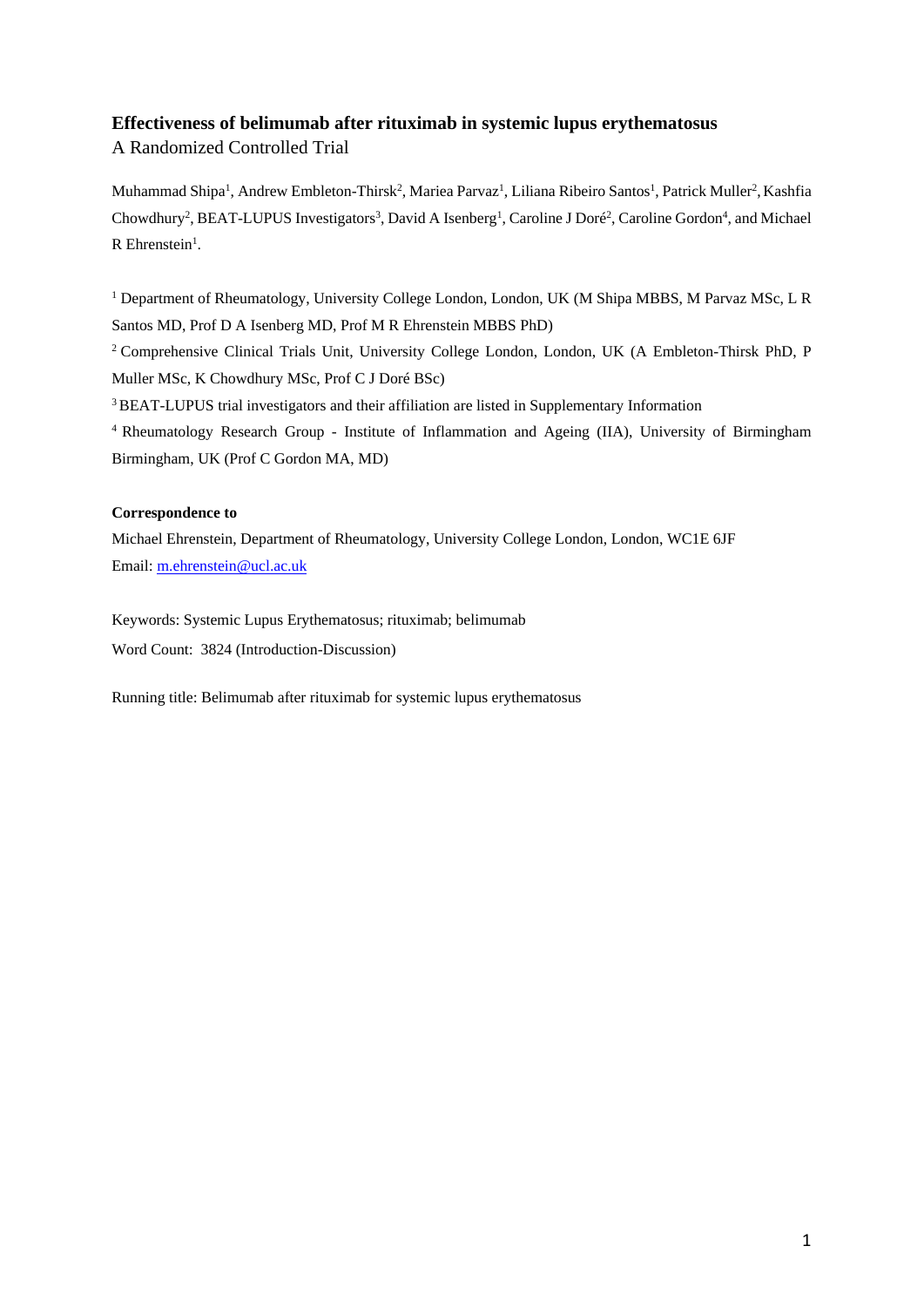## **ABSTRACT**

**Background**: B cell depletion with rituximab is commonly used for patients with systemic lupus erythematosus (SLE) refractory to conventional therapy but yields variable responses. We hypothesised that high B cell activating factor (BAFF) levels after rituximab can cause disease flares thereby limiting its effectiveness.

**Objective:** To obtain preliminary evidence for efficacy of the anti-BAFF therapeutic belimumab after rituximab in SLE.

**Design:** Phase II randomised, double-blind (patient, assessors, researchers, providers of care) placebo-controlled, parallel group, superiority trial (ISRCTN: 47873003)

## **Setting:** England

**Participants:** 52 patients with SLE refractory to conventional treatment, for whom their physician had recommended rituximab therapy, were recruited between February 2, 2017 and March 28, 2019.

**Interventions.** Participants were treated with rituximab and then 4 to 8 weeks later were randomised (1:1) to receive intravenous belimumab or placebo for 52-weeks.

**Measurements** The pre-specified primary endpoint was serum IgG anti-dsDNA antibody levels at 52-weeks. Secondary outcomes included incidences of disease flares and adverse events.

**Results** At 52 weeks, IgG anti-dsDNA antibody levels were lower in patients treated with belimumab compared to placebo (geometric mean 47 IU/ml, 95% CI 25-88 vs 103 IU/ml, 95% CI 49-213, treatment effect 70% greater reduction from baseline, 95% CI 46-84%, p<0.001). Belimumab reduced the risk of severe flare (BILAG A flare) compared to placebo after rituximab (hazard ratio 0.27, 95% CI 0.07 -0.98, log-rank p=0.033), with 10 severe flares in the placebo and 3 in the belimumab group. Belimumab did not increase the incidence of serious adverse events. Belimumab significantly suppressed B cell repopulation compared to placebo (geometric mean 0.012 x10<sup>9</sup> /L, 95% CI 0.006-0.014 vs 0.037 x10<sup>9</sup> /L, 95% CI 0.021-0.081) at 52 weeks in a subset of patients (n=25) where data were available.

**Limitations:** Small sample size, biomarker primary endpoint.

**Conclusion:** Belimumab after rituximab significantly reduced serum IgG anti-dsDNA antibody levels and reduced the risk of severe flare in SLE patients who are refractory to conventional therapy. Our results suggest that this combination could be developed as a therapeutic strategy.

**Primary Funding Source:** Versus Arthritis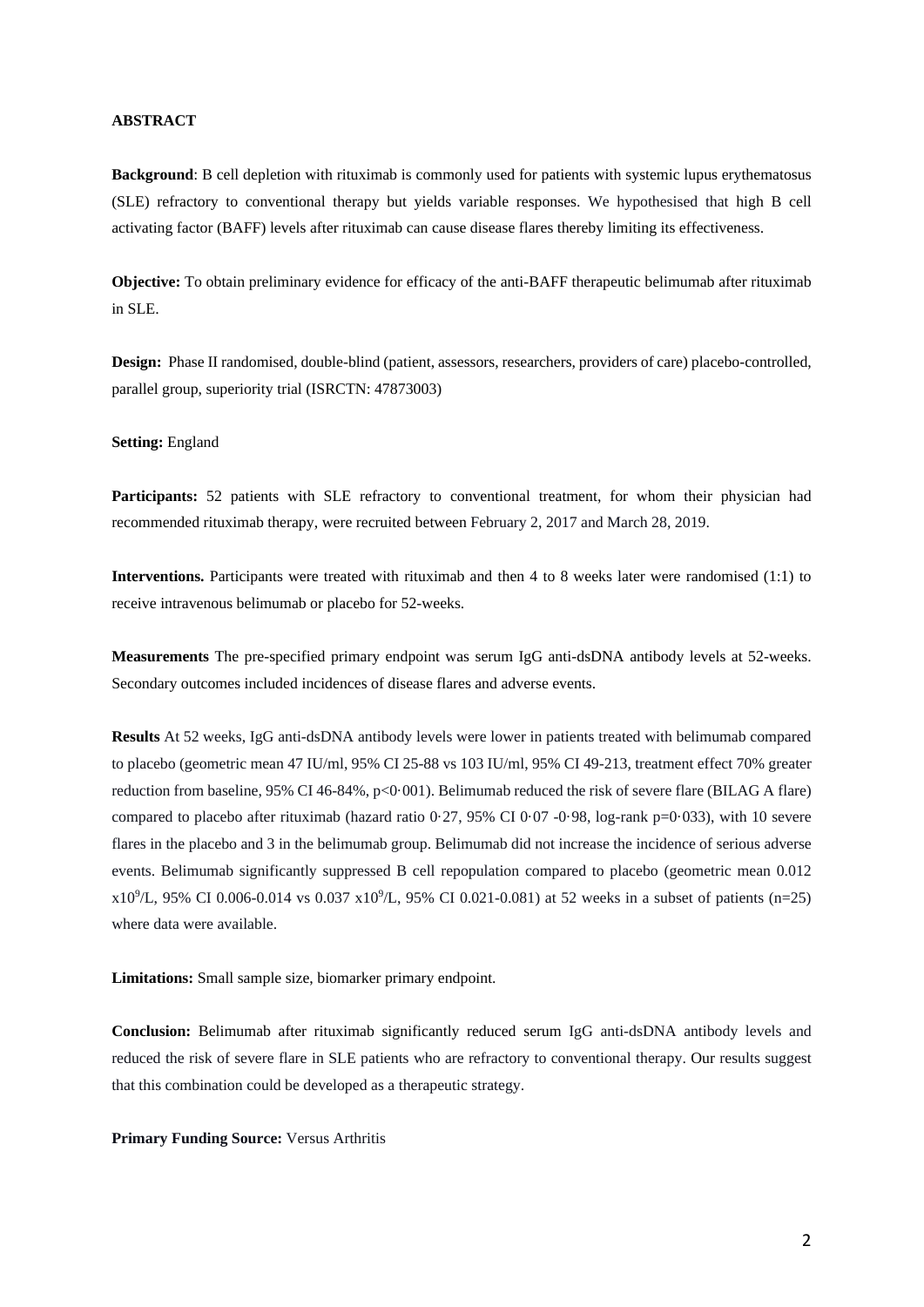## **INTRODUCTION**

Systemic lupus erythematosus (SLE) is a multisystem, autoimmune disease, predominantly affecting women of reproductive age, which is associated with substantial morbidity and was among the leading causes of death in young women between 2000 and 2015 in the United States (1). Over recent decades, improvements in the outcome for patients with SLE has slowed due to the paucity of novel effective therapies (2). Reliance on treatment with corticosteroids remain, often prescribed at high doses, which increases the risk of end organ damage. Immunosuppressive agents such as azathioprine, mycophenolate and methotrexate are frequently used off-label, in part, to minimise the use of corticosteroids, but a proportion of patients are refractory to these conventional therapies and are likely to have higher morbidity and mortality (3, 4).

For the last twenty years B cell depletion with rituximab, a chimeric anti-CD20 monoclonal antibody, has shown benefit in open labelled studies (5-12) but two large, phase III, double-blind randomised placebo-controlled trials in non-renal lupus (13) and renal lupus (14) did not find statistically significant differences for their primary endpoints. Nevertheless, national and international guidelines recommend rituximab for patients with lupus refractory to conventional therapy, supported by real world evidence from registries that continue to report its widespread use and effectiveness (3, 4, 15-19). In England, rituximab is recommended for patients with moderate or severe SLE who have failed to respond to at least two immunosuppressive therapies, and either continue to have clinically significant disease activity or require high dosages of prednisolone (4, 20). The B cell activating factor (BAFF) neutralizing monoclonal antibody belimumab was the first biologic licensed for the treatment of lupus following two large phase III clinical trials, BLISS 52 (21) and BLISS 76 (22), and has recently been shown to be effective for renal lupus (23). However, the limited criteria permitting the use of belimumab treatment in England (4), based on an assessment by National Institute for Clinical Excellence which takes into account therapeutic benefit and cost effectiveness, results in far fewer patients with active, refractory disease receiving belimumab compared to rituximab (24).

A number of explanations have been proposed for the variable responses reported for rituximab (25). One mechanism that may limit rituximab's effectiveness is the rise in BAFF levels after B cell depletion (26, 27). Elevated serum BAFF levels can be sustained beyond initial B cell repopulation and can distinguish lupus relapse from ongoing disease remission following rituximab (28). For some lupus patients repeated cycles of rituximab resulted in ever higher serum anti-dsDNA antibody levels, which were associated with disease flares and escalation of serum BAFF levels (28). We therefore hypothesised that targeting BAFF would reduce the frequency of flares after rituximab (29). Inhibition of BAFF may also delay B cell repopulation, which has been associated with improved clinical outcome after rituximab (30). Thus, we designed a phase II clinical trial to gather preliminary evidence for the effectiveness and safety of this treatment regime for patients with lupus. To maximise relevance to real world practise, only patients for whom their physician had already recommended rituximab therapy in accordance with national commissioning criteria (4, 20) were enrolled in the trial.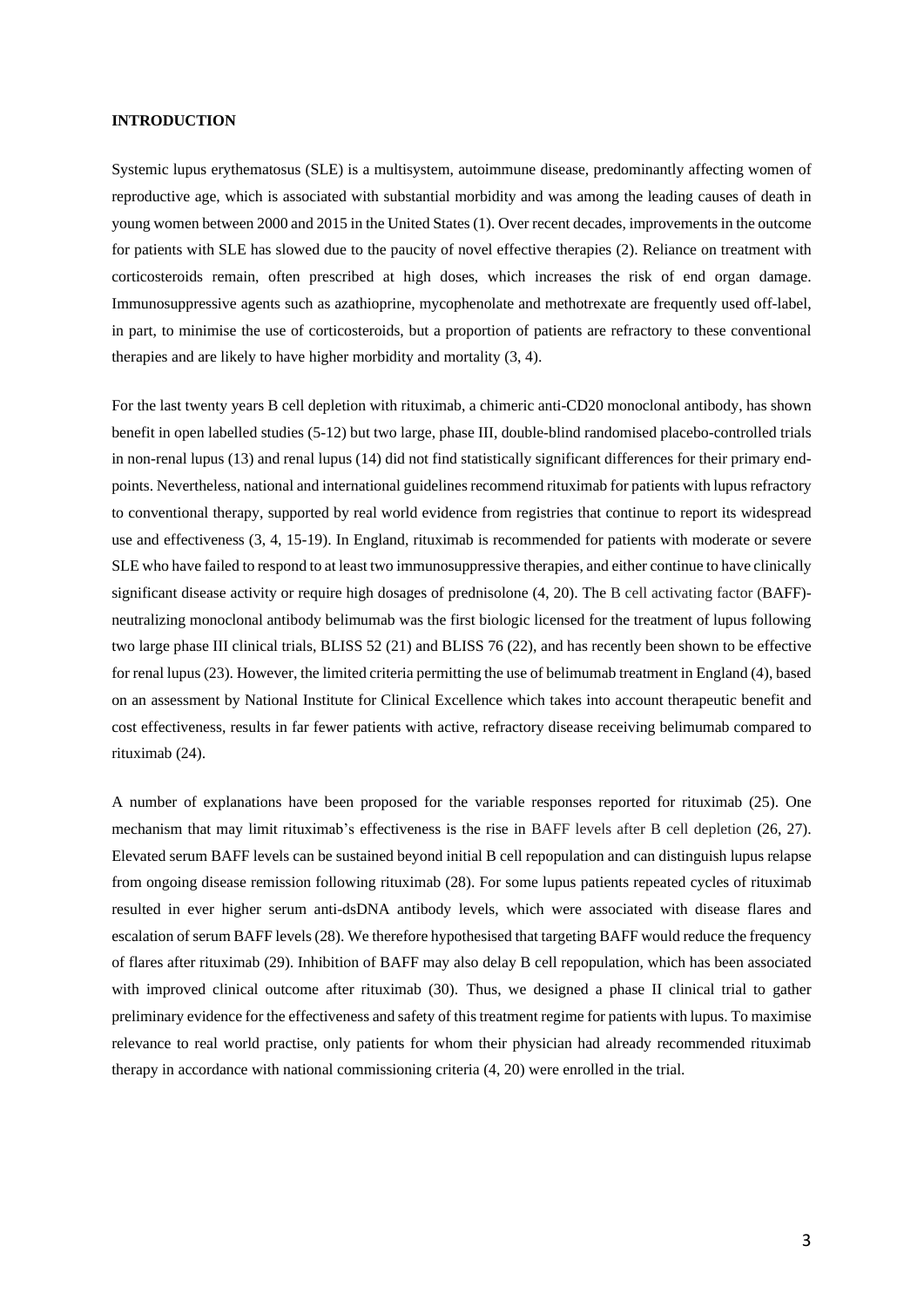## **METHODS**

#### **Design Overview**

A detailed protocol and statistical analysis plan for BEAT LUPUS (BElimumab After b cell depletion Therapy in patients with systemic LUPUS erythematosus) have been published (31, 32). BEAT-LUPUS is a 52-week phase IIb, multicentre, UK based (16 centres), randomised, double blind, placebo-controlled parallel group superiority clinical trial investigating the safety and efficacy of belimumab administered 4 to 8 weeks after the first infusion of B cell depletion therapy (rituximab) in patients with SLE. The Hampstead Research Ethics Committee-London (reference 16/LO/1024) and the Medicines and Healthcare products Regulatory Agency (MHRA) approved the protocol. University College London sponsored the trial. The study was conducted in accordance with the principles of the Declaration of Helsinki Good Clinical Practice guidelines. All patients provided written informed consent before enrolment.

#### **Setting and Participants**

Eligible patients were aged between 18 and 75 years fulfilling classification criteria for SLE (4) and had to have a positive anti-dsDNA antibody test at least once in the past 5 years, and due to be treated with rituximab due to failure of conventional therapy according to NHS England guidelines and the British guidelines for the management of SLE in adults (4, 20). A second eligibility screen occurred no less than 10 days before randomisation to exclude patients who had required intravenous antibiotics for infections developing after rituximab therapy, or low IgG (<4g/L) or neutropenia (<1x10<sup>9</sup>/L). A full list of the inclusion and exclusion criteria has been previously published (31) and the full protocol is available in Supplementary material.

## **Randomisation and Interventions**

After providing written informed consent, participants were allocated to receive either belimumab or placebo treatment (1:1) using a secure online randomisation service provider. Treatment allocation was performed using a minimisation approach incorporating a random element, with an overall probability of 85% that the underrepresented treatment would be selected, to ensure balance in the stratifying factors between the two randomised groups (33). Minimisation reduces the imbalance of certain key characteristics in the active treatment and placebo arm at treatment allocation. The characteristics (factors) minimised on were CD19 count (performed locally at each site in the routine laboratory) 7-10 days before randomisation (above or below 0.01x10<sup>9</sup>/l) to account for variability in B cell depletion which could affect response, the presence or absence of anti dsDNA antibodies (positive or negative at first screen), and whether patients had active renal disease at first screen (BILAG-2004 A or B renal score; see Outcomes and Follow up section and Supplement for further explanation). The participants, investigators, sponsor and the clinical team caring for each patient were masked to treatment assignment until unblinding occurred in December 2020 (last patient last visit, April 2020). Only the allocated pharmacist preparing the trial treatment, the unblinded site monitor and the trial statistician were aware of the treatment allocation.

Before randomisation, in particular during the 4 to 8 weeks period after first screening, when intravenous rituximab was administered, treatment was entirely at the physician's discretion, although the rituximab dose was fixed (1g administered twice, 2 weeks apart). The first infusion of rituximab occurred within 1 week after the first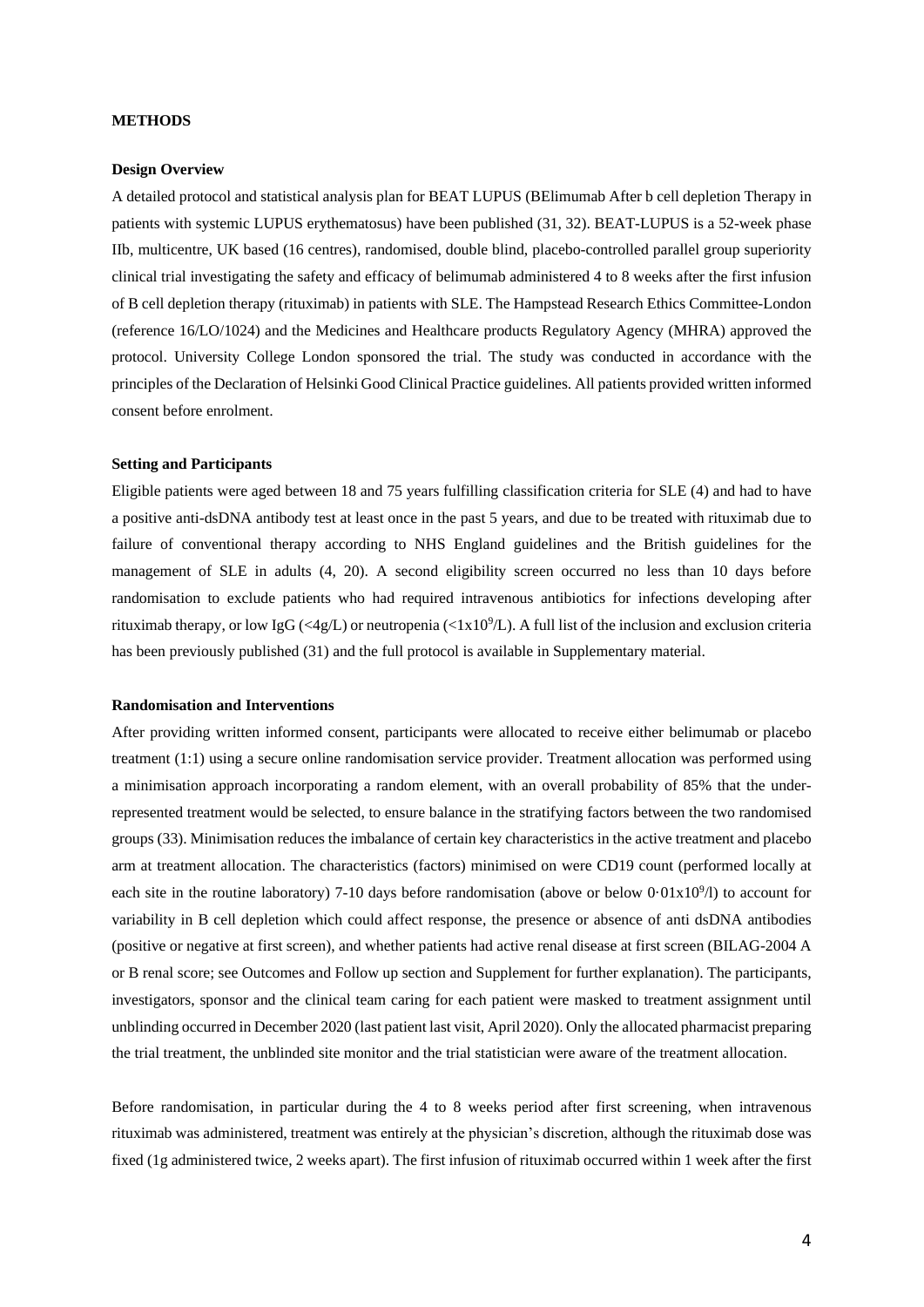screen. Participants received intravenous belimumab (as per standard dosage regime - 10mg/kg) or placebo, at randomisation (week 0), 2, 4 weeks, and then every 4 weeks through to 52 weeks. Adherence was assessed as being the successful administration by infusion of the participant's trial treatment (placebo or belimumab) at each visit between randomisation and week 48 inclusive.

Participants were permitted to receive up to 20mg prednisolone/day from randomisation. Investigators were encouraged to taper prednisolone dosage to half the initial dose by 6 months after randomisation. Only the immunosuppressants methotrexate, mycophenolate or azathioprine were allowed after randomisation; the maximum advised dose of mycophenolate was 1g/day, azathioprine 1mg/kg, and methotrexate 15mg/week. Background anti-malarial drugs were permitted at first screen but no dose changes allowed thereafter.

#### **Outcomes and Follow-up**

The primary outcome measure was serum IgG anti-dsDNA antibody levels at 52 weeks. Serum total IgG antidsDNA antibody levels (normal value < 20 IU/ml), was analysed by a commercially available ELISA (Abnova, Taiwan) in a central lab at University College London. Secondary outcomes included time from randomisation to first moderate (defined as  $\geq 2$  BILAG-2004 B flares, but no A flare) or severe disease flare (defined as  $\geq 1$ BILAG-2004 A flare) (34, 35). BILAG categorises disease activity into five levels (Grade A: highest activity to E: never active) for each of 9 organ systems. A flare requires worsening or new manifestations of lupus (34, 36).

Other key secondary outcomes were cumulative dose of steroid, proportion of participants with a prednisolone dose  $\le$  7·5 mg/day at weeks 48 and 52, and proportion of patients successfully reducing steroid dose by 50% (if randomisation dose  $\geq 10$  mg) or  $\leq$ 5mg/day (if randomisation dose <10 mg) without flaring. To assess safety, the proportion of patients with (serious) adverse events at 52 weeks were included as secondary outcomes. Adverse events were systematically captured at study visits every 4 weeks. Patients who stopped trial treatment were encouraged to attend subsequent trial visits (particularly week 52) to collect data. See Supplement for additional information.

#### **Statistical analysis**

The statistical analysis plan for BEAT-LUPUS has previously been published (32). The sample size calculation was based on change in anti-dsDNA antibody levels in a previous cohort of lupus patients treated with rituximab. From this dataset, assuming the standard deviation of the week 52 log anti-dsDNA measurements was 1.7 and the correlation between baseline and week 52 to be 0.55, we calculated that 22 evaluable participants per group would be sufficient to detect a difference of 1.2 in log anti-dsDNA antibody levels at 5% significance with 80% power. We assumed that 20% of participants would fail to attend the 12-month follow-up visit, so aimed to recruit 28 participants per group.

An intention to treat approach was adopted for the primary and secondary endpoints. The intention-to-treat analysis set included all participants who were randomised and contributed the relevant data at the time point analysed. A secondary analysis of the primary outcome was also performed in the per protocol group, i.e. those who adhered to trial treatment before providing a serum sample at 52 weeks.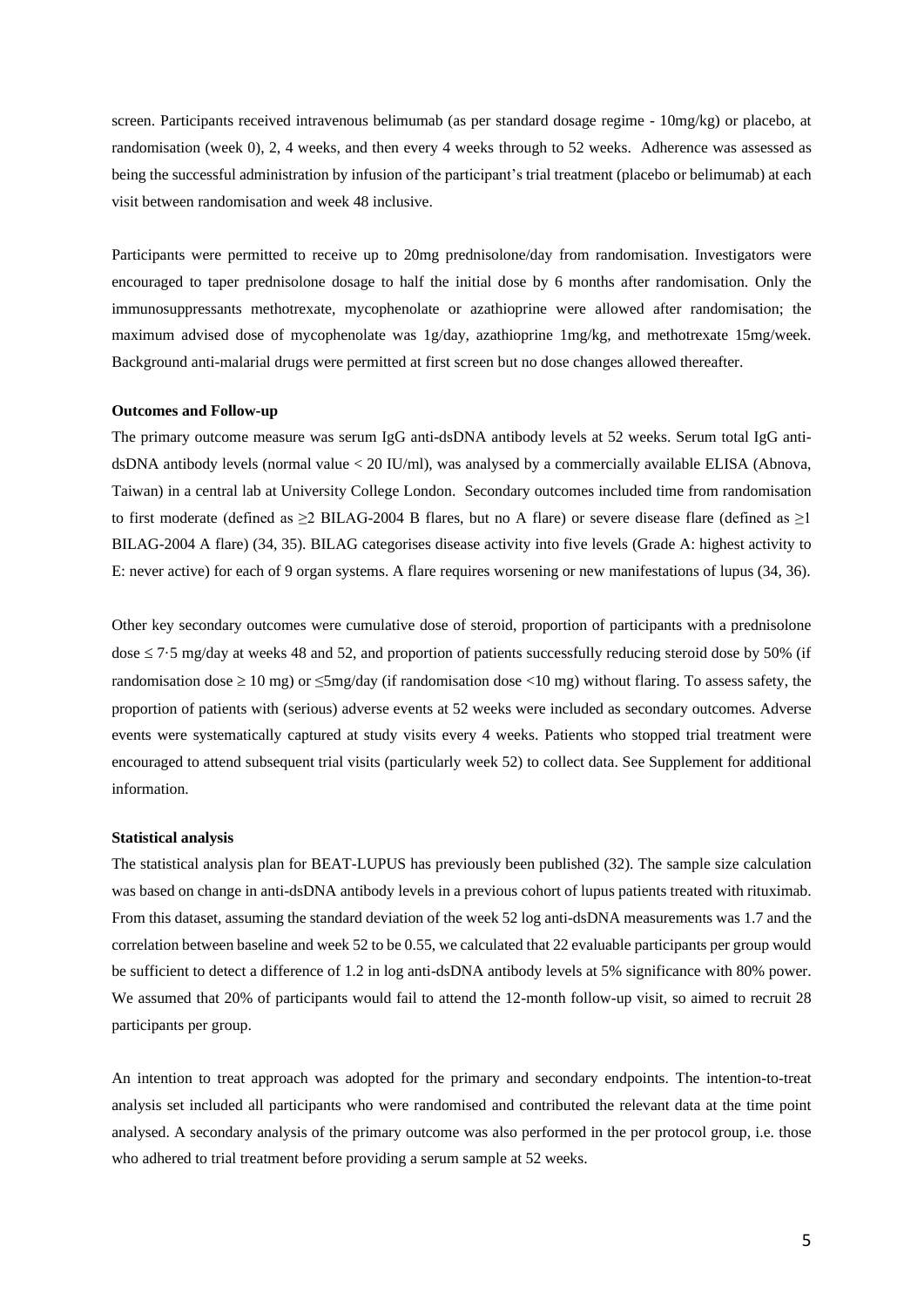Separate linear regression ANCOVA (analysis of covariance) models, as pre-specified in the statistical analysis plan (32), were used to evaluate the difference in IgG anti-dsDNA antibody (log-transformed) between treatment arms at weeks 24 and 52. This model adjusted for CD19 count at randomisation  $(<0.01x10^9/1$  or  $\geq 0.01x10^9/1$ ), previous renal involvement at screening, log anti-dsDNA levels at screening, and at randomisation. At the request of Annals editors, we also estimated our primary outcome using a longitudinal linear mixed effect model via restricted maximum likelihood. This model included fixed effects for log anti-dsDNA levels at screening and at randomisation, renal involvement at screening, CD19 at randomisation and log anti-dsDNA levels over (continuous) time on trial; and a random patient effect to account for clustering by patient. The primary outcome was the average difference between treatment groups, estimated as the treatment term plus the treatment-by-time interaction term at 52 weeks. Supportive analyses of the primary outcome measure were performed for those patients adhering fully to trial treatment (per protocol sample) using the ANCOVA and longitudinal linear mixed effect models as described above.

Analysis of secondary endpoints and biomarkers was performed using linear regression ANCOVA models for continuous outcomes, and logistic regression for proportions. Kaplan-Meier curves were used for time to flare (where between-group difference was assessed with an unadjusted log-rank test) using Cox regression to estimate hazards between treatment arms. Mean cumulative steroid and immunosuppressant dose were compared between groups by a two-sample t test. For all analyses, p values less than 0·05 were considered significant. Statistical analysis was performed using STATA (15·1) and R software version 4·0·2 for Mac OS (R Foundation for Statistical Computing, Vienna, Austria). See Appendix for additional information.

### **Role of the funding source**

This trial was supported by Versus Arthritis (grant number 20873), and the University College London Hospitals (UCLH) Biomedical Research Centre (BRC), which is funded through a grant from the National Institute of Health Research. GSK provided belimumab free of charge, as well as additional funding. One of the authors (MP) was supported in part by the Medical Research Council (MRC) through the MASTERPLANS (MAximizing Sle ThERapeutic PotentiaL by Application of Novel and Stratified approaches) Consortium, and by Versus Arthritis. Lupus UK provided some additional funding. Versus Arthritis and the UCLH BRC reviewed the relevant grant proposals and monitored progress of relevant aspects of the study. None of the funders of the study had any role in study design, data collection, adjudication, sample analysis, statistical analysis, data interpretation, manuscript preparation, or decision to submit results.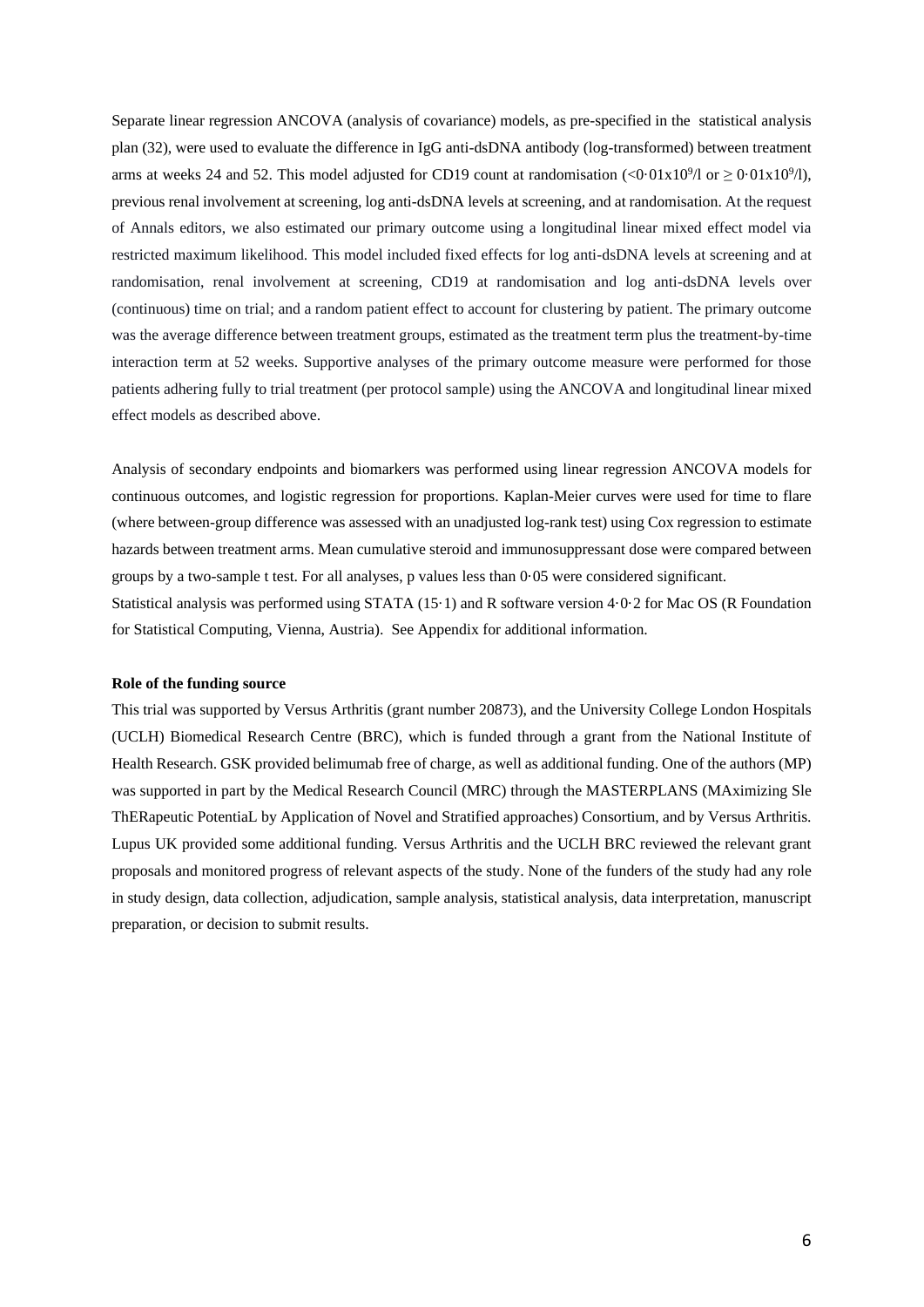## **RESULTS**

#### **Patients**

A total of 172 patients were assessed for eligibility, 67 were subsequently consented and screened, 65 received rituximab, and 52 patients were randomised to receive either belimumab or placebo between 2<sup>nd</sup> February 2017 and 28th March 2019 (Figure 1). The numbers of patients screened and randomised at each of the 16 sites are shown in Supplementary Figure 1. In the intention to treat sample that contributed to the primary endpoint at 52 weeks, 88% and 89% of trial treatment infusions were administered in the belimumab and placebo groups respectively. Of the 52 randomised patients, 43 patients attended and provided serum samples at week 52 and were included in the intention to treat analysis of the primary endpoint; 32 patients completed trial treatment as per protocol through to 52 weeks. Withdrawals from trial treatment were similar between belimumab and placebo (Figure 1). In those patients that withdrew from trial intervention, a lupus flare was present in 7 out of the 10 patients receiving placebo, and 3 out of the 10 patients on belimumab. Table 1 presents participants' baseline characteristics. The majority of patients were taking immunosuppressant therapy, had active disease (defined as at least one BILAG B score), and the median dose of prednisolone was 10mg/day in both groups (Table 1). 26 in the placebo and 24 in the belimumab arms were taking prednisolone and/or an immunosuppressant. Mean serum IgG anti-dsDNA antibody levels were slightly higher in the belimumab arm, though the median values were similar. Renal related baseline parameters in those patients with active renal disease (defined as BILAG-2004 A/B score) are provided separately (Supplementary Table 1).

#### **Outcome Measures**

In the primary, pre-specified ANCOVA model, at 52 weeks, IgG anti-dsDNA antibody levels were lower in patients treated with belimumab (geometric mean 47 IU/ml, 95% CI 25-88) compared to placebo (103 IU/ml, 95% CI 49-213); belimumab led to a 70% greater reduction from baseline, 95% CI 46-84%, p<0·001) (Figure 2); a greater reduction in IgG anti-dsDNA antibody levels was also observed in the belimumab group compared to placebo at 24 weeks (p<0·001). Serum IgG anti-dsDNA antibody levels are shown for each participant included in the intention to treat analysis (Supplementary Figure 2). The mixed-effect model produced similar results to our pre-specified model: patients randomised to belimumab achieved a 71% (95% CI 58-81%) greater reduction in IgG anti dsDNA levels relative baseline compared to placebo. Analysis of the per protocol sample of 16 patients in each arm that completed the trial treatment (pre-specified ANCOVA model), demonstrated that serum IgG antidsDNA antibody levels at 52 weeks were lower in patients treated with belimumab (geometric mean 43 IU/ml, 95% CI 20-96) compared to placebo (89 IU/ml, 95% CI 36-217); belimumab led to a 70% greater reduction from baseline, 95% CI 35-86% (Appendix Figure 1). A similar difference in the reduction in IgG anti-dsDNA in the per protocol sample from the belimumab group compared to placebo was also demonstrated using the longitudinal linear mixed model (reduction of  $69\%$ , CI 47-82%, p<0.001).

Compared to placebo, belimumab also reduced the risk of a severe flare (BILAG-2004 A) over the 52 weeks by 73% (hazard ratio 0·27, 95% CI 0·07-0·98, unadjusted log-rank p=0·033) (Figure 3A); there were 10 severe flares in the placebo and three in the belimumab group. Differences in treatment effect on the combined outcome of moderate and severe flares did not achieve statistical significance (hazard ratio 0·50, 95% confidence interval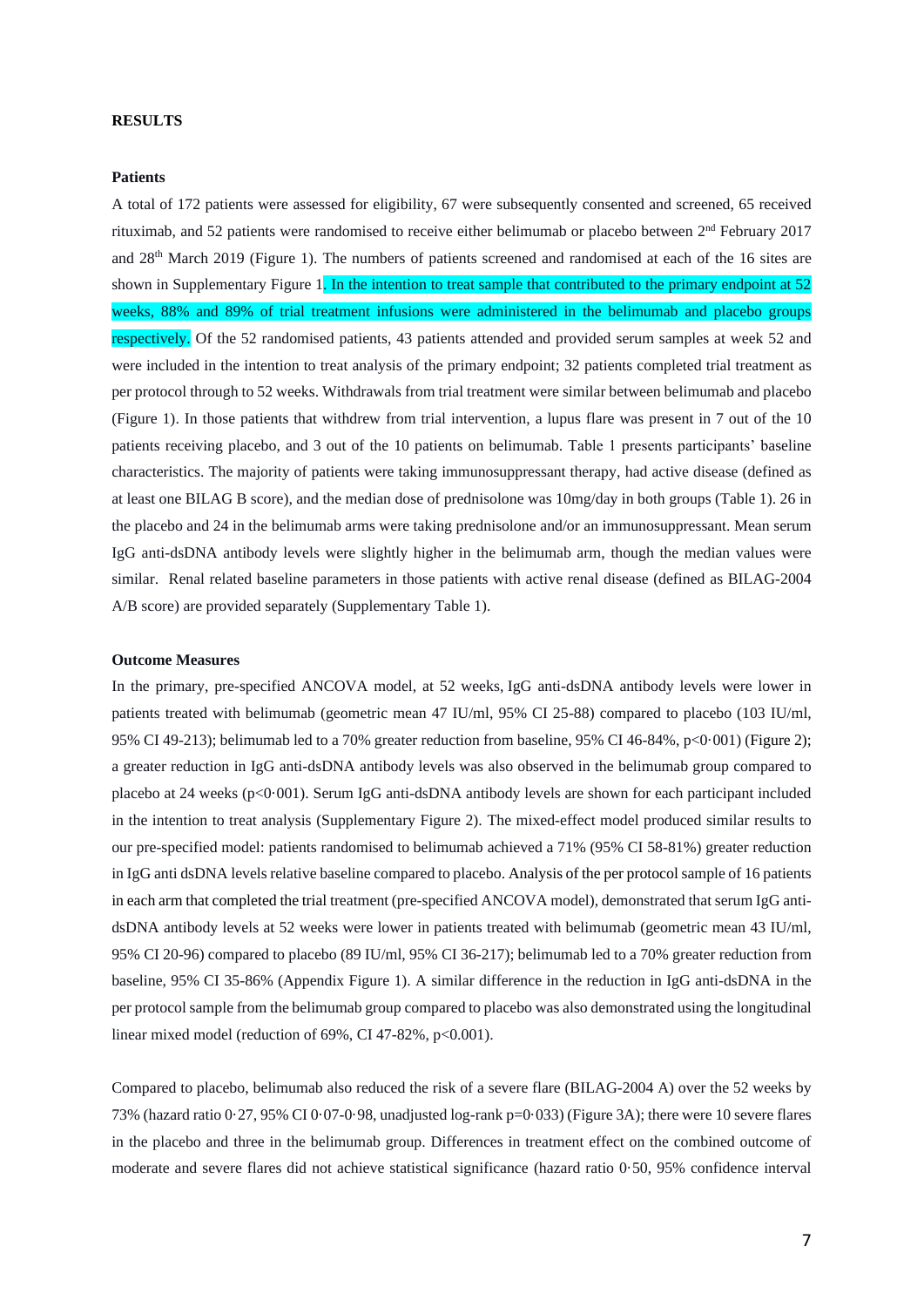0·21-1·20, unadjusted log-rank p=0·124) (Figure 3B). The details of each first severe BILAG 2004 A flare from randomisation are shown in Supplementary Table 2.

There was approximately 50% reduction in average daily dose of prednisolone from screening to week 52 in both groups (Appendix Figure 2). There was no difference between groups with respect to the cumulative steroid dose, proportion of patients successfully reducing steroid dose by 50% without flaring at 6 and 12 months and proportion of participants with a prednisolone dose  $\leq 7.5$  mg/day at weeks 48 and 52 (Supplementary Table 3). In the patients who received mycophenolate there was no difference in the cumulative dose between the two arms of the trial (Supplementary Table 3).

## **Safety**

Table 2 presents the safety outcomes. There were no deaths. There were no differences in the incidence of infections of any grade including serious infections, serious (SAE) or total adverse events, nor withdrawals due to adverse events (Figure 1) between those patients treated with belimumab compared to placebo after rituximab. Two patients reported suicidal ideation captured by the Columbia-Suicide Severity Rating Scale in the belimumab treated group, but none in those receiving placebo. Depression-like symptoms were similarly frequent in both treatment arms (Table 2). Serum total IgG levels remained within the normal range in the majority of patients (Supplementary Figure 3A, B). At 52-weeks serum total immunoglobulin IgM and IgA levels were slightly lower in belimumab treated patients compared to placebo (Supplementary Figure 3C, D).

## **Secondary outcomes and post-hoc analysis**

We did not observe any difference in serum C3 levels at 52 weeks (Supplementary Figure 4). For a subset of patients in whom samples were provided by patients for analysis, peripheral blood B cell numbers were very similar between the two arms up to 24 weeks, but were higher in the placebo group at 52 weeks (geometric mean in the belimumab group  $0.012 \times 10^9$ /L, 95% CI 0.006-0.014 vs the placebo group geometric mean 0.037  $\times 10^9$ /L, 95% CI 0.021-0.081,  $p = 0.031$ ) (Supplementary Figure 5). No clinically meaningful differences were observed between the treatment-arms for other key secondary endpoints in the Statistical Analysis Plan (32) (Supplementary Table 4). In a post-hoc analysis, we found a greater proportion of patients with renal involvement during the trial achieved a complete renal response (and no new renal flare through to week 52) following belimumab treatment compared to placebo but the numbers of patients studied are small (Supplementary Table 5).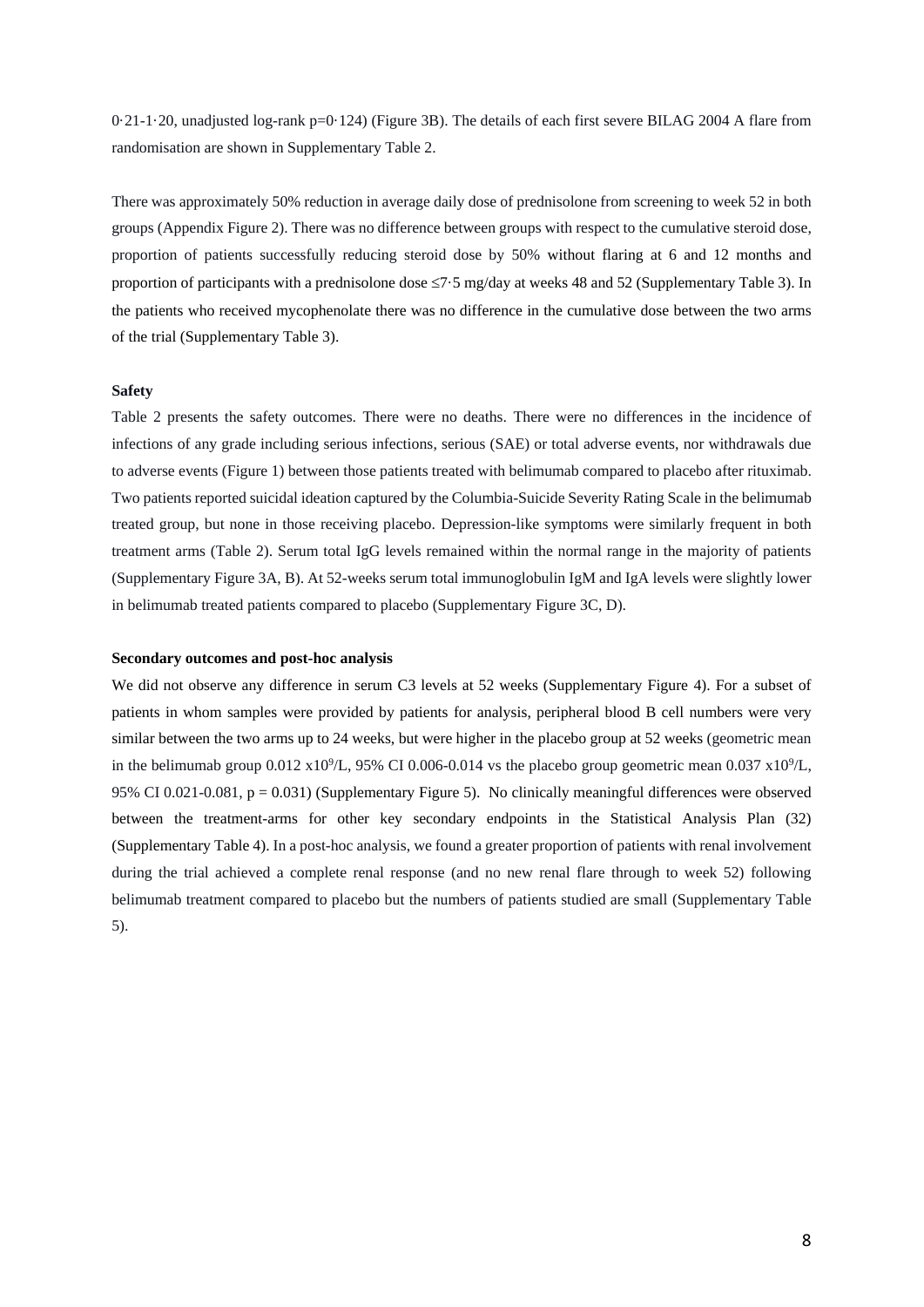### **DISCUSSION**

This investigator-initiated trial showed that among patients with SLE receiving standard of care for whom rituximab was indicated, treating with belimumab after rituximab significantly reduced serum IgG anti-dsDNA antibody levels by 70% (95% CI 46-84%) at 52 weeks when compared to rituximab alone. Combination therapy also reduced severe lupus flares by three-fold (hazard ratio 0·27, 95% CI 0·07-0·98) in the context of patients that had refractory active disease at the outset of the trial -- the majority were receiving one immunosuppressant and concomitant steroid therapy, as well as hydroxychloroquine.

Serum IgG anti-dsDNA antibody levels are associated with disease activity in patients with SLE and predict worsening disease (4, 37, 38), including flares after rituximab (28). Both rituximab and belimumab have been shown to decrease IgG anti-dsDNA antibodies in their respective placebo controlled trials though the former was not associated with clinical benefit (13, 14, 21, 22). Thus, it was reassuring that the combination therapy significantly reduced the risk of a severe (BILAG-2004 A) flare compared to rituximab alone. Severe lupus flares have been strongly associated with organ damage accrual or death over the 5 ensuing years (39). The observation that there were more patients who experienced worsening lupus disease associated with withdrawal from trial treatment in the placebo group  $(n=7)$  compared to the belimumab arm  $(n=3)$  is consistent with the effectiveness of belimumab in preventing disease exacerbation after B cell depletion with rituximab.

The frequency of adverse effects was as expected for patients with active SLE, and there was no difference between those receiving belimumab compared to placebo after rituximab. The total serum IgG levels remained above the normal range in the majority of participants and none of the patients had a serum IgG level below 5g/L after randomisation, a threshold considered to substantially increase the risk of infection (40). It is notable that 20% (n=13) of the participants who were screened and received rituximab failed a second screen a week before randomisation; five of these 13 participants required intravenous antibiotics for infection, highlighting the value of this safety check just before proceeding with belimumab therapy. Although the open label placebo-controlled CALIBRATE trial (Combination of Antibodies in Lupus Nephritis: Belimumab and Rituximab Assessment of Tolerance and Efficacy) did not find a significant difference in complete or partial renal response between belimumab and placebo when after cyclophosphamide and rituximab, it did provide reassuring safety data in patients with refractory lupus nephritis (41). Consistent with our results, B cell repopulation after rituximab was delayed by belimumab in the CALIBRATE study. In contrast to BEAT-LUPUS, all patients in the CALIBRATE study received cyclophosphamide at the start of the trial, which may have blunted the differences between the two arms.

National and international guidelines recommend prescribing the lowest possible corticosteroid dosage to minimise short and long adverse effects (3, 4). At least half of the patients in both groups halved their prednisolone dose in our study. In a trial of belimumab alone in SLE, only 25% of 865 patients achieved a 50% corticosteroid dose reduction (21), and in a combined analysis of the two principal trials of belimumab alone, average exposure to all corticosteroids increased from baseline for both treatment groups during the trial period (42). The dose of corticosteroids in an earlier trial of rituximab (above 6g over 52 weeks) (14) was much higher compared to below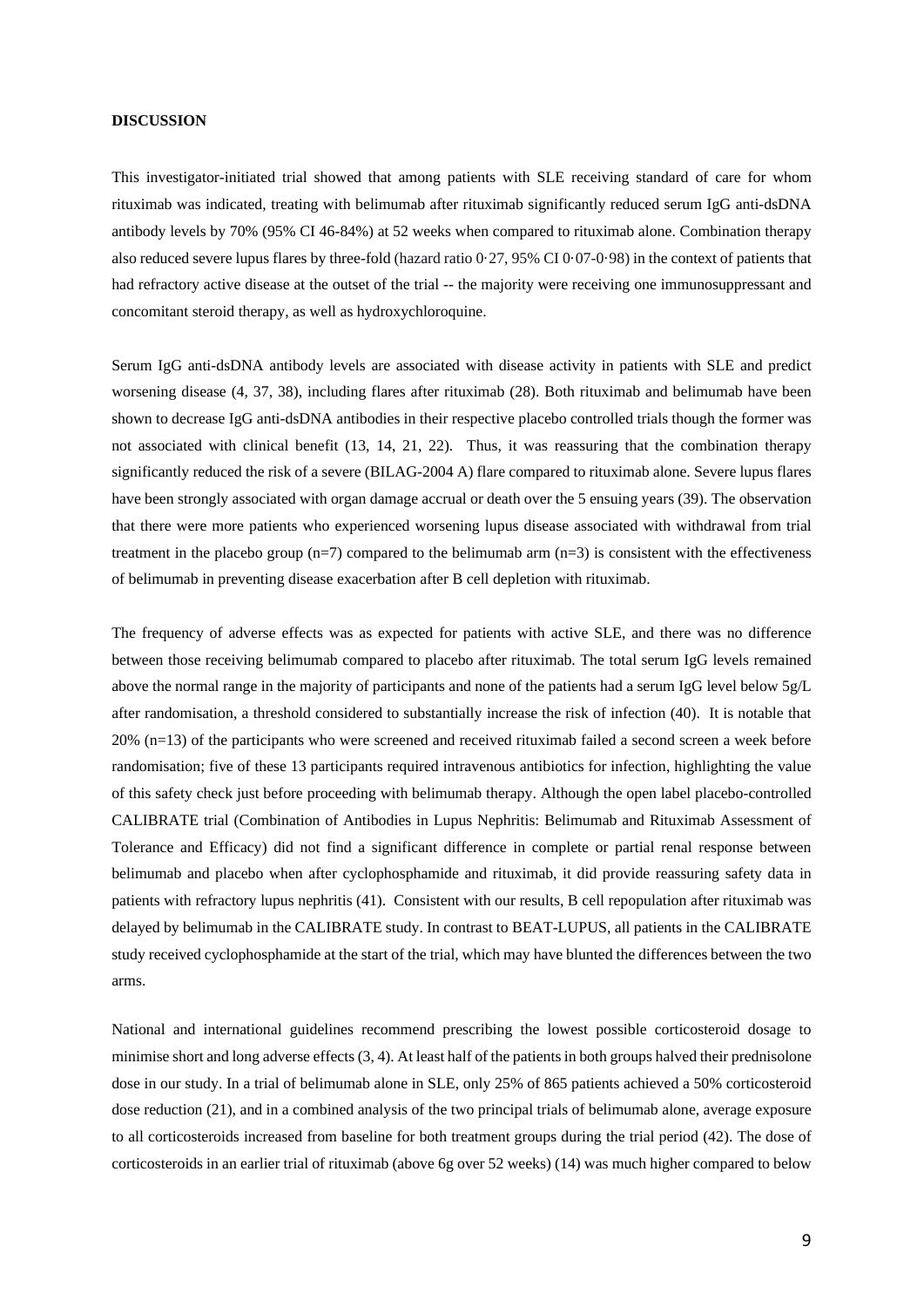3g in BEAT-LUPUS. Of relevance, the reduction in steroid dose was equivalent in the active and placebo arms in a recent trial that demonstrated the beneficial effects of voclosporin in lupus nephritis (43).

This trial has limitations. Firstly, the sample size is small because at the time of the trial's inception there were no published safety data on the combination of rituximab and belimumab; therefore, the trial was powered on antidsDNA antibody levels as a surrogate endpoint. Generalizability is also likely reduced because to limit the risk of adverse events due to immunosuppression, the dosages of concomitant DMARDs were lower than routinely prescribed for patients with active disease, particularly renal patients receiving mycophenolate. This likely reduced recruitment of patients with active nephritis by some physicians, although this restriction in dosage could also be an advantage with respect to distinguishing between active drug and placebo. The trial was conducted in England where rituximab is used as part of standard of care according to NHS England commissioning policy (4, 20) and thus the applicability of the results of this trial may be strongest for patients with SLE whose disease remains active and are refractory to conventional therapy and/or requiring high dosages of corticosteroids. These criteria, and the standard of care administered in England, may not match the use of rituximab in other countries. About 60% remained on trial treatment through to 52 weeks, which was similar to the investigator initiated CALIBRATE trial (41), and indeed retention of lupus patients in routine care (44).

Our data provide preliminary evidence of clinical benefit of belimumab after rituximab in a double-blind placebocontrolled trial, and is consistent with the hypothesis that a surge in BAFF levels after rituximab can trigger exacerbations in SLE (28). These findings support further exploration of belimumab after rituximab as the first combination biologic therapy for patients with SLE, at least in patients who are refractory to conventional therapy and/or requiring high dosages of corticosteroids.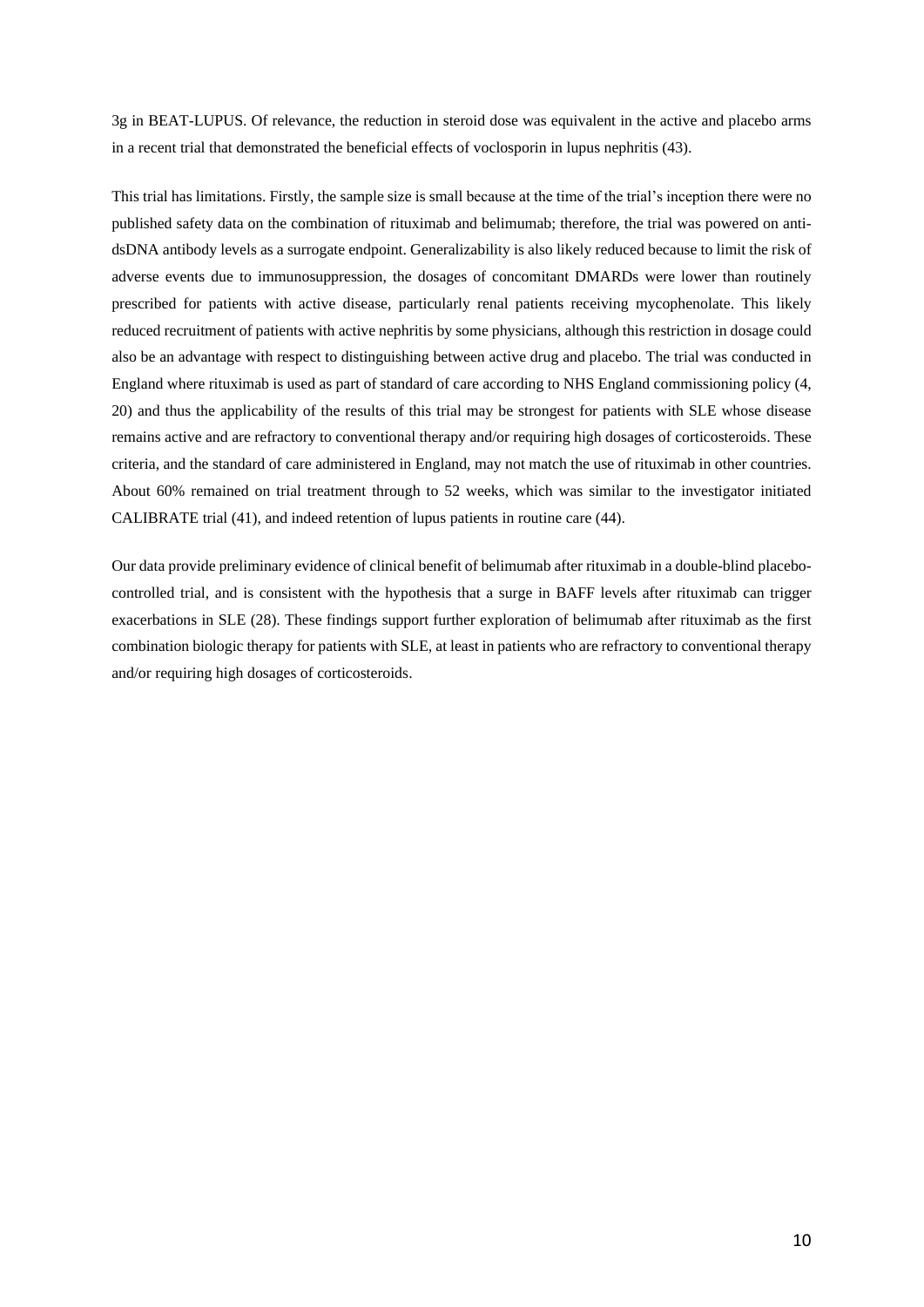## **Contributors**

PM, KC, DAI, CD, CG, and MRE planned and designed the study. MS, LRS, BEAT-LUPUS Investigators, DAI, CG, and MRE recruited the patients and contributed to the data collection. MS, CG and MRE adjudicated the disease activity scoring. MS and MP analysed the central lab ELISA and flow cytometry. MS, AET, LRS, KC, CD, CG and MRE analysed and interpreted the data. MS, AET and KC accessed and verified the underlying data. All the authors contributed to critical review, revision and approval of the results and manuscript.

## **Declaration of interest**

MRE has received grant/research support from GSK. MRE and CG have been members of the speaker's bureau for GSK and have received consultancy fees for attending advisory boards. CG also reports consultancy fees from AbbVie, Amgen, Astra-Zeneca, the Center for Disease Control and Prevention, Sanofi and UCB, personal fees for speakers' bureau from UCB, fees for contributing to manuscripts from MGP and grant funding to Sandwell and West Birmingham Hospitals NHS Trust from UCB for systemic lupus erythematous (SLE) research studies unrelated to any therapeutic product. DAI reports personal fees from ImmuPharma, personal fees and nonfinancial support from Merck Serono, personal fees from Eli Lilly, personal fees from Astra Zeneca, personal fees from Servier, during the conduct of the study.

#### **Data sharing**

Data that underlie the results presented here will be shared upon reasonable request whilst preserving patient anonymity.

#### **Acknowledgements**

Firstly, we thank the patients and their families for their participation in this trial. We acknowledge the important contribution of the BEAT-LUPUS Trial Steering Committee, the Data Monitoring Committee, and all the patients involved in trial development. We are indebted to The National Institute of Health Research Local Clinical Research Networks, The National Institute of Health Research Biomedical Research Centres where present at the participating sites, all the physicians, nurses and trial coordinators at the Clinical Research Facilities at the participating centres (see supplement), the National Institute of Health Research Musculoskeletal Translational Research Collaboration, the British Isles Lupus Assessment Group, NHS England Specialised Rheumatology Clinical Reference Group, and Lupus UK. All authors reviewed and edited the draft version of the manuscript and approved the final version submitted. The trial is sponsored by University College London, Gower Street London, WC1E 6BT, United Kingdom, +44 20 7679 6163, [ctu.beatlupus@ucl.ac.uk.](mailto:ctu.beatlupus@ucl.ac.uk)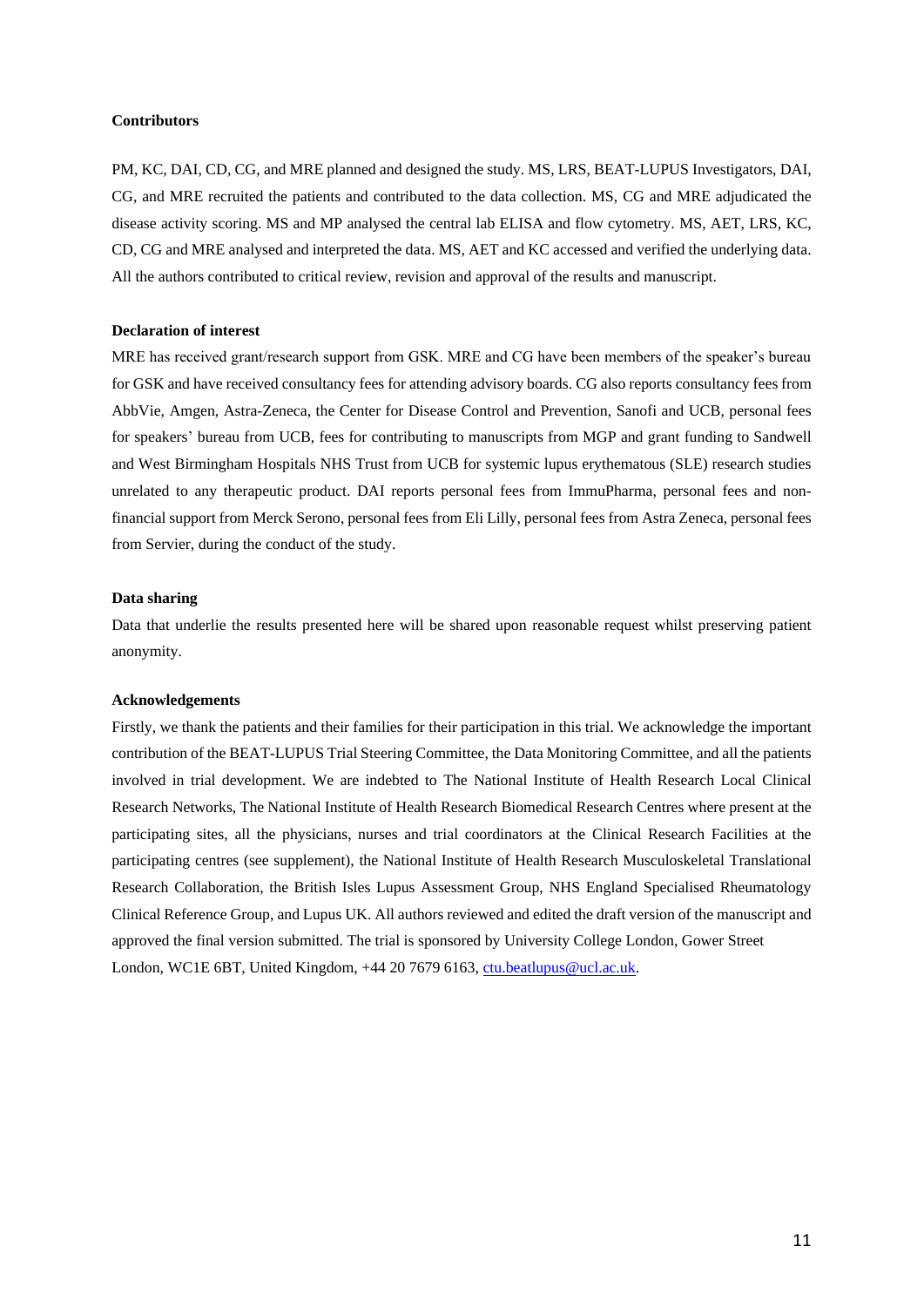## **Figure Legends**

#### **Figure 1. CONSORT (Consolidated Standards of Reporting Trials) flow diagram of trial participants.**

The number of patients who contributed to the primary endpoint analysis at 52 weeks is shown. The numbers of patients who contributed to each set of results is presented in the relevant figure or table and depended on attendance at relevant trial visits and provision of samples.

## **Figure 2. Serum IgG anti-dsDNA antibody levels during the trial from screening to 52-weeks (intention-to-**

**treat analysis).** Separate linear regression ANCOVA models were fitted to evaluate the difference in IgG antidsDNA antibody levels at 24 and 52 weeks from randomisation between belimumab or placebo adjusted for baseline (screening\* and randomisation) IgG anti-dsDNA antibody values, CD19 at randomisation (above or below  $0.01 \times 10^9$ /l), and the presence of renal involvement at screening. Geometric means (unadjusted) with 95% confidence intervals are shown, and the p values at week 52 (primary endpoint) and 24 (secondary endpoint) are provided. All patients who had undergone randomisation were eligible to be included in the intention to treat analysis but samples were not provided by patients at some time points as indicated.

*\* Screening refers to the first screening visit before rituximab; randomisation (week 0) occurred 4 to 8 weeks after this screening.*

**Figure 3. Time to first flare over the 52 weeks of the trial (intention-to-treat analysis). (A)** Time to first severe flare (defined as BILAG-2004 ≥ 1A). **(B)** Time to first severe (defined as BILAG-2004 ≥ 1A) or moderate flare (defined as BILAG-2004  $\geq$  2B). Kaplan-Meier curves show time to flare (where between-group difference was assessed with an unadjusted log-rank test) and cox regression was used to estimate hazards between treatment arms. BILAG-2004 = British Isles lupus assessment group  $-2004$ .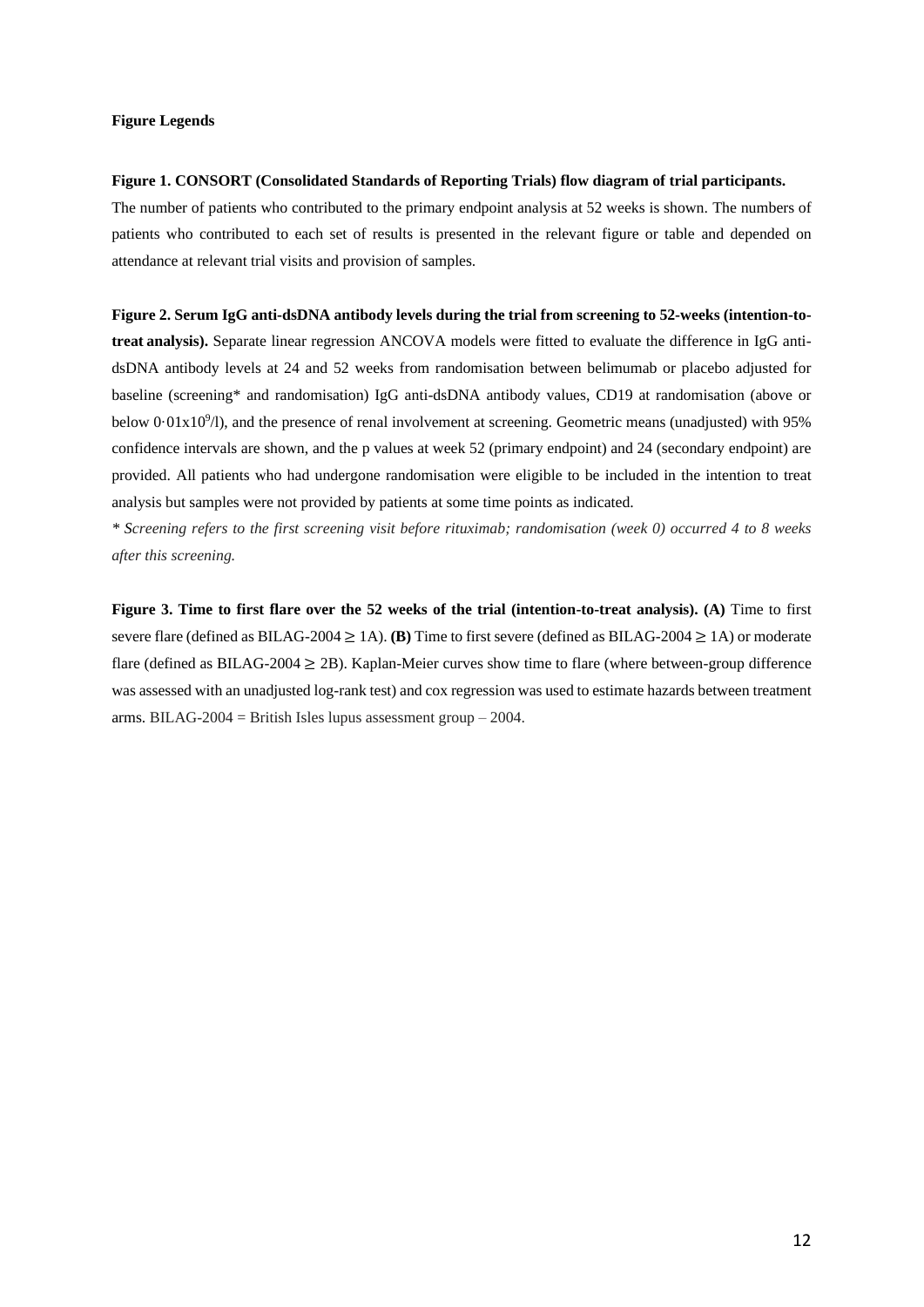## **REFERENCES**

- 1. Yen EY, Singh RR**.** Brief Report: Lupus-An Unrecognized Leading Cause of Death in Young Females: A Population-Based Study Using Nationwide Death Certificates, 2000- 2015. Arthritis and Rheumatology. 2018;70(2326-5205 (Electronic)):1251-5.
- 2. Arnaud L, Tektonidou MG**.** Long-term outcomes in systemic lupus erythematosus: trends over time and major contributors. Rheumatology. 2020;59(Supplement\_5):29- 38.
- 3. Fanouriakis A, Kostopoulou M, Alunno A, Aringer M, Bajema I, Boletis JN, et al. 2019 update of the EULAR recommendations for the management of systemic lupus erythematosus. Annals of the Rheumatic Diseases. 2019;78(6):736-45.
- 4. Gordon C, Amissah-Arthur M-B, Gayed M, Brown S, Bruce IN, D'Cruz D, et al. The British Society for Rheumatology guideline for the management of systemic lupus erythematosus in adults. Rheumatology. 2017;57(1):e1-e45.
- 5. Galarza-Maldonado C, Kourilovitch MR, Molineros JE, Cardiel MH, Zurita L, Soroka NF, et al. The administration of low doses of rituximab followed by hydroxychloroquine, prednisone and low doses of mycophenolate mofetil is an effective therapy in Latin American patients with active systemic lupus erythematosus. Autoimmunity reviews. 2010;10(2):108-11.
- 6. Leandro MJ, Edwards JC, Cambridge G, Ehrenstein MR, Isenberg DA**.** An open study of B lymphocyte depletion in systemic lupus erythematosus. Arthritis & Rheumatism. 2002;46(10):2673-7.
- 7. Vital EM, Dass S, Buch MH, Henshaw K, Pease CT, Martin MF, et al. B cell biomarkers of rituximab responses in systemic lupus erythematosus. Arthritis & Rheumatism. 2011;63(10):3038-47.
- 8. Aguiar R, Araújo C, Martins-Coelho G, Isenberg D**.** Use of Rituximab in Systemic Lupus Erythematosus: A Single Center Experience Over 14 Years. Arthritis Care & Research. 2017;69(2):257-62.
- 9. Ramos-Casals M, Brito-Zerón P, Muñoz S, Soto M-J**.** A systematic review of the offlabel use of biological therapies in systemic autoimmune diseases. Medicine. 2008;87(6):345-64.
- 10. Díaz-Lagares C, Croca S, Sangle S, Vital EM, Catapano F, Martínez-Berriotxoa A, et al. Efficacy of rituximab in 164 patients with biopsy-proven lupus nephritis: pooled data from European cohorts. Autoimmunity reviews. 2012;11(5):357-64.
- 11. Witt M, Grunke M, Proft F, Baeuerle M, Aringer M, Burmester G, et al. Clinical outcomes and safety of rituximab treatment for patients with systemic lupus erythematosus (SLE)–results from a nationwide cohort in Germany (GRAID). Lupus. 2013;22(11):1142-9.
- 12. McCarthy EM, Sutton E, Nesbit S, White J, Parker B, Jayne D, et al. Short-term efficacy and safety of rituximab therapy in refractory systemic lupus erythematosus: results from the British Isles Lupus Assessment Group Biologics Register. Rheumatology. 2017;57(3):470-9.
- 13. Merrill JT, Neuwelt CM, Wallace DJ, Shanahan JC, Latinis KM, Oates JC, et al. Efficacy and safety of rituximab in moderately-to-severely active systemic lupus erythematosus: the randomized, double-blind, phase II/III systemic lupus erythematosus evaluation of rituximab trial. Arthritis & Rheumatism. 2010;62(1):222- 33.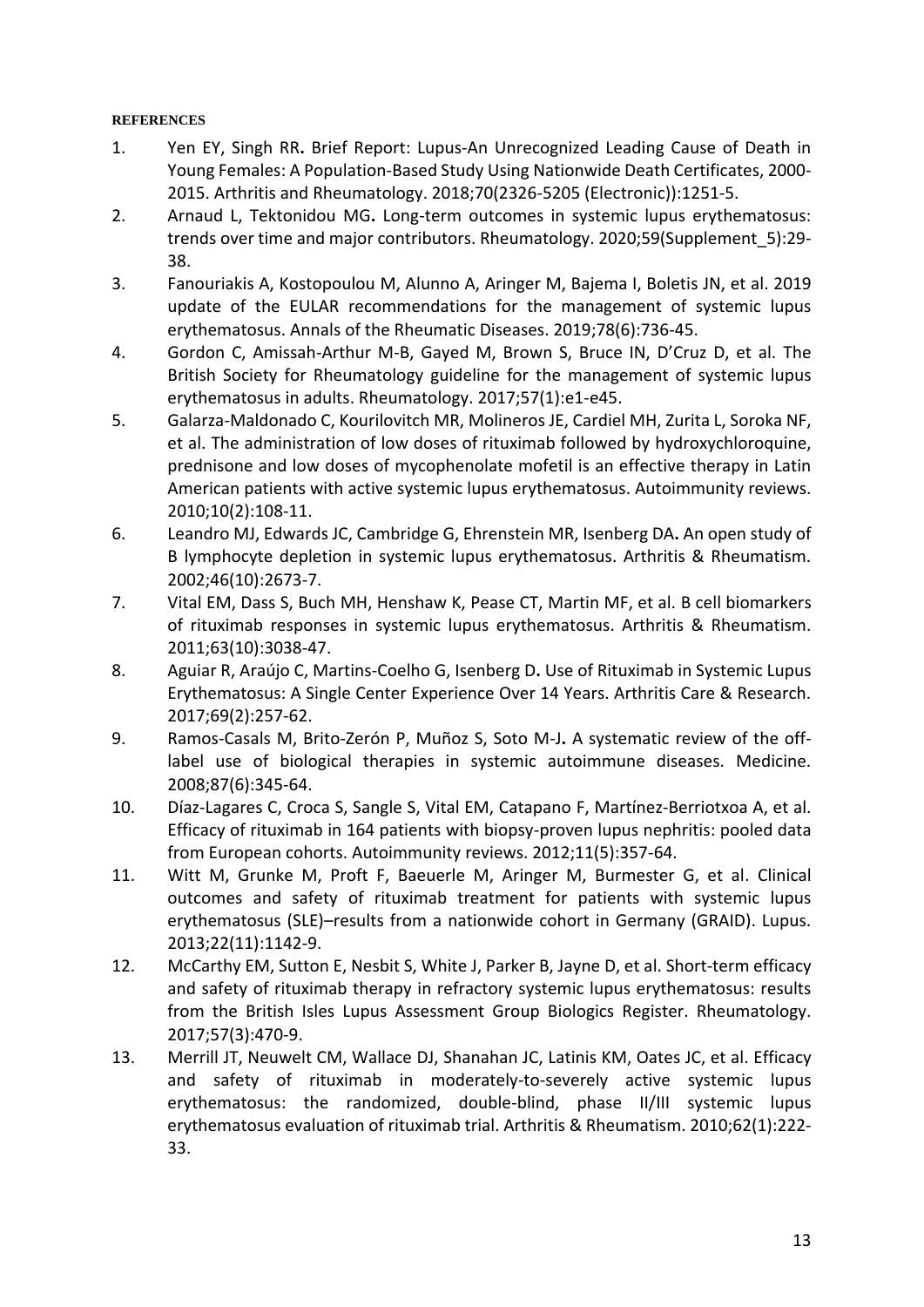- 14. Rovin BH, Furie R, Latinis K, Looney RJ, Fervenza FC, Sanchez‐Guerrero J, et al. Efficacy and safety of rituximab in patients with active proliferative lupus nephritis: the Lupus Nephritis Assessment with Rituximab study. Arthritis & Rheumatism. 2012;64(4):1215-26.
- 15. McCarthy EM, Sutton E, Nesbit S, White J, Parker B, Jayne D, et al. Short-term efficacy and safety of rituximab therapy in refractory systemic lupus erythematosus: results from the British Isles Lupus Assessment Group Biologics Register. Rheumatology. 2018;57(3):470-9.
- 16. Witt M, Grunke M, Proft F, Baeuerle M, Aringer M, Burmester G, et al. Clinical outcomes and safety of rituximab treatment for patients with systemic lupus erythematosus (SLE) - results from a nationwide cohort in Germany (GRAID). Lupus. 2013;22(11):1142-9.
- 17. Iaccarino L, Bartoloni E, Carli L, Ceccarelli F, Conti F, De Vita S, et al. Efficacy and safety of off-label use of rituximab in refractory lupus: data from the Italian Multicentre Registry. Clin Exp Rheumatol. 2015;33(4):449-56.
- 18. Terrier B, Amoura Z, Ravaud P, Hachulla E, Jouenne R, Combe B, et al. Safety and efficacy of rituximab in systemic lupus erythematosus: results from 136 patients from the French AutoImmunity and Rituximab registry. Arthritis Rheum. 2010;62(8):2458- 66.
- 19. Hahn BH, McMahon MA, Wilkinson A, Wallace WD, Daikh DI, Fitzgerald JD, et al. American College of Rheumatology guidelines for screening, treatment, and management of lupus nephritis. Arthritis care & research. 2012;64(6):797-808.
- 20. NHS England Interim Clinical Commissioning Policy Statement:Rituximab for the treatment of Systemic Lupus Erythematosus in adults. 2013.
- 21. Navarra SV, Guzmán RM, Gallacher AE, Hall S, Levy RA, Jimenez RE, et al. Efficacy and safety of belimumab in patients with active systemic lupus erythematosus: a randomised, placebo-controlled, phase 3 trial. The Lancet. 2011;377(9767):721-31.
- 22. Furie R, Petri M, Zamani O, Cervera R, Wallace DJ, Tegzová D, et al. A phase III, randomized, placebo-controlled study of belimumab, a monoclonal antibody that inhibits B lymphocyte stimulator, in patients with systemic lupus erythematosus. Arthritis & Rheumatism. 2011;63(12):3918-30.
- 23. Furie R, Rovin BH, Houssiau F, Malvar A, Teng YKO, Contreras G, et al. Two-Year, Randomized, Controlled Trial of Belimumab in Lupus Nephritis. New England Journal of Medicine. 2020;383(12):1117-28.
- 24. McCarthy EM, Sutton E, Nesbit S, Parker B, Jayne D, Griffiths B, et al. The potential overlapping populations for treatment with belimumab and rituximab using current NHS England and National Institute for Health and Care Excellence Guidelines in England and Wales. Rheumatology. 2017;56(6):1041-3.
- 25. Furtado J, Isenberg DA**.** B cell elimination in systemic lupus erythematosus. Clin Immunol. 2013;146(2):90-103.
- 26. Cambridge G, Isenberg DA, Edwards J, Leandro MJ, Migone T-S, Teodorescu M, et al. B cell depletion therapy in systemic lupus erythaematosus: relationships among serum B lymphocyte stimulator levels, autoantibody profile and clinical response. Annals of the rheumatic diseases. 2008;67(7):1011-6.
- 27. Vallerskog T, Heimbürger M, Gunnarsson I, Zhou W, Wahren-Herlenius M, Trollmo C, et al. Differential effects on BAFF and APRIL levels in rituximab-treated patients with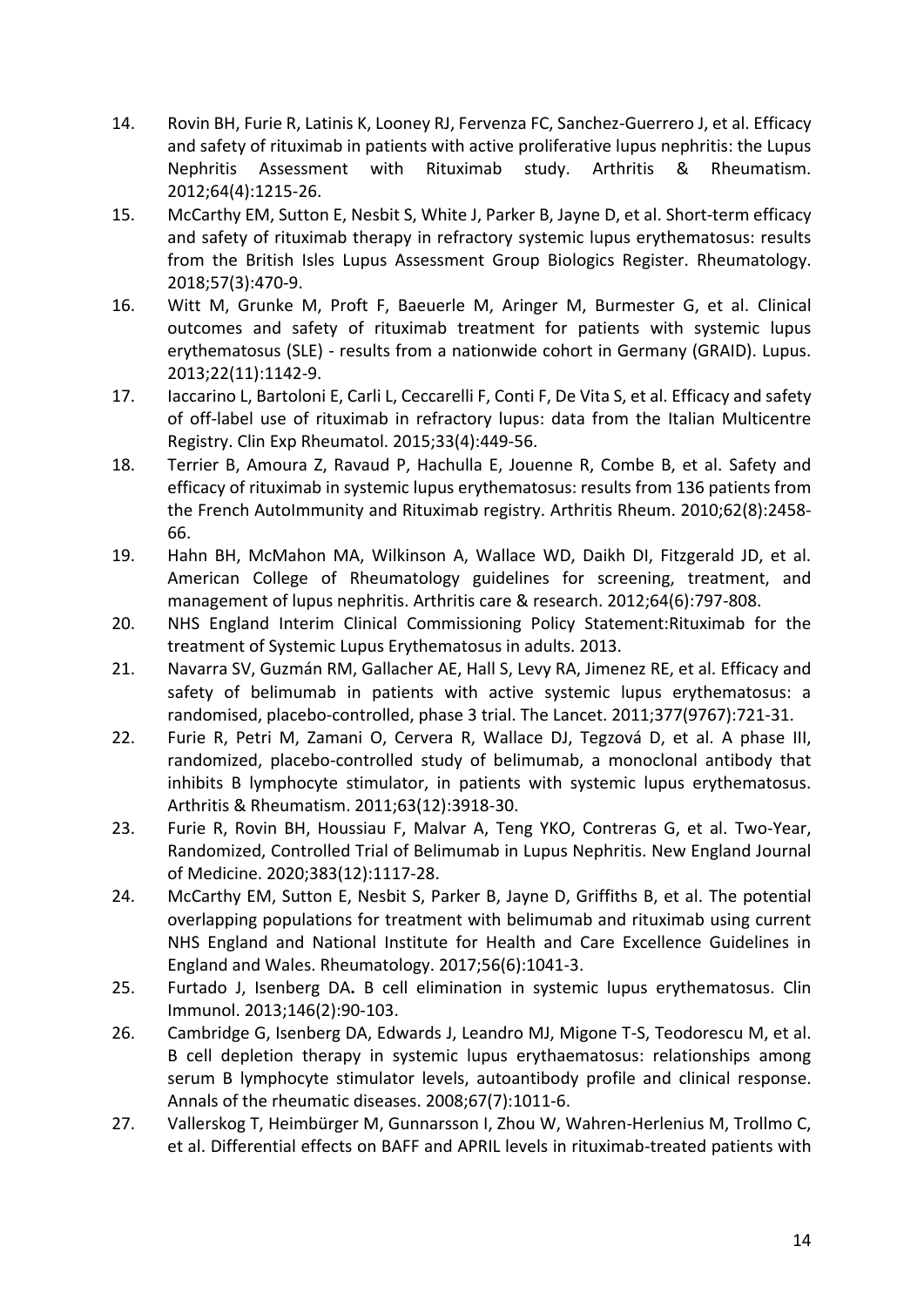systemic lupus erythematosus and rheumatoid arthritis. Arthritis research & therapy. 2006;8(6):R167.

- 28. Carter LM, Isenberg DA, Ehrenstein MR**.** Elevated Serum BAFF Levels Are Associated With Rising Anti–Double‐Stranded DNA Antibody Levels and Disease Flare Following B Cell Depletion Therapy in Systemic Lupus Erythematosus. Arthritis & Rheumatism. 2013;65(10):2672-9.
- 29. Ehrenstein MR, Wing C**.** The BAFFling effects of rituximab in lupus: danger ahead? Nature Reviews Rheumatology. 2016;12(6):367.
- 30. Lazarus MN, Turner-Stokes T, Chavele KM, Isenberg DA, Ehrenstein MR**.** B-cell numbers and phenotype at clinical relapse following rituximab therapy differ in SLE patients according to anti-dsDNA antibody levels. Rheumatology (Oxford). 2012;51(7):1208-15.
- 31. Jones A, Muller P, Dore CJ, Ikeji F, Caverly E, Chowdhury K, et al. Belimumab after B cell depletion therapy in patients with systemic lupus erythematosus (BEAT Lupus) protocol: a prospective multicentre, double-blind, randomised, placebo-controlled, 52-week phase II clinical trial. BMJ Open. 2019;9(12):e032569.
- 32. Muller P, Chowdhury K, Gordon C, Ehrenstein MR, Doré CJ**.** Safety and efficacy of belimumab after B cell depletion therapy in systemic LUPUS erythematosus (BEAT-LUPUS) trial: statistical analysis plan. Trials. 2020;21(1):652.
- 33. Altman DG, Bland JM**.** Treatment allocation by minimisation. BMJ. 2005;330(7495):843.
- 34. Isenberg D, Sturgess J, Allen E, Aranow C, Askanase A, Sang-Cheol B, et al. Study of Flare Assessment in Systemic Lupus Erythematosus Based on Paper Patients. Arthritis Care & Research. 2018;70(1):98-103.
- 35. Rao V, Gordon C**.** Advances in the assessment of lupus disease activity and damage. 2014;26(5):510-9.
- 36. Murphy C-L, Yee C-S, Gordon C, Isenberg D**.** From BILAG to BILAG-based combined lupus assessment—30 years on. Rheumatology. 2016;55(8):1357-63.
- 37. Isenberg D, Manson J, Ehrenstein M, Rahman A**.** Fifty years of anti-ds DNA antibodies: are we approaching journey's end? 2007.
- 38. Floris A, Piga M, Cauli A, Mathieu A**.** Predictors of flares in Systemic Lupus Erythematosus: Preventive therapeutic intervention based on serial anti-dsDNA antibodies assessment. Analysis of a monocentric cohort and literature review. Autoimmunity Reviews. 2016;15(7):656-63.
- 39. Stoll T, Sutcliffe N, Mach J, Klaghofer R, Isenberg DA**.** Analysis of the relationship between disease activity and damage in patients with systemic lupus erythematosus—a 5-yr prospective study. Rheumatology. 2004;43(8):1039-44.
- 40. Furst DE**.** Serum Immunoglobulins and Risk of Infection: How Low Can You Go? Seminars in Arthritis and Rheumatism. 2009;39(1):18-29.
- 41. Atisha-Fregoso Y, Malkiel S, Harris KM, Byron M, Ding L, Kanaparthi S, et al. Phase II Randomized Trial of Rituximab Plus Cyclophosphamide Followed by Belimumab for the Treatment of Lupus Nephritis. . Arthritis & Rheumatology. 2021;73(1):121-31.
- 42. van Vollenhoven RF, Petri M, Wallace DJ, Roth DA, Molta CT, Hammer AE, et al. Cumulative Corticosteroid Dose Over Fifty-Two Weeks in Patients With Systemic Lupus Erythematosus: Pooled Analyses From the Phase III Belimumab Trials. Arthritis & Rheumatology. 2016;68(9):2184-92.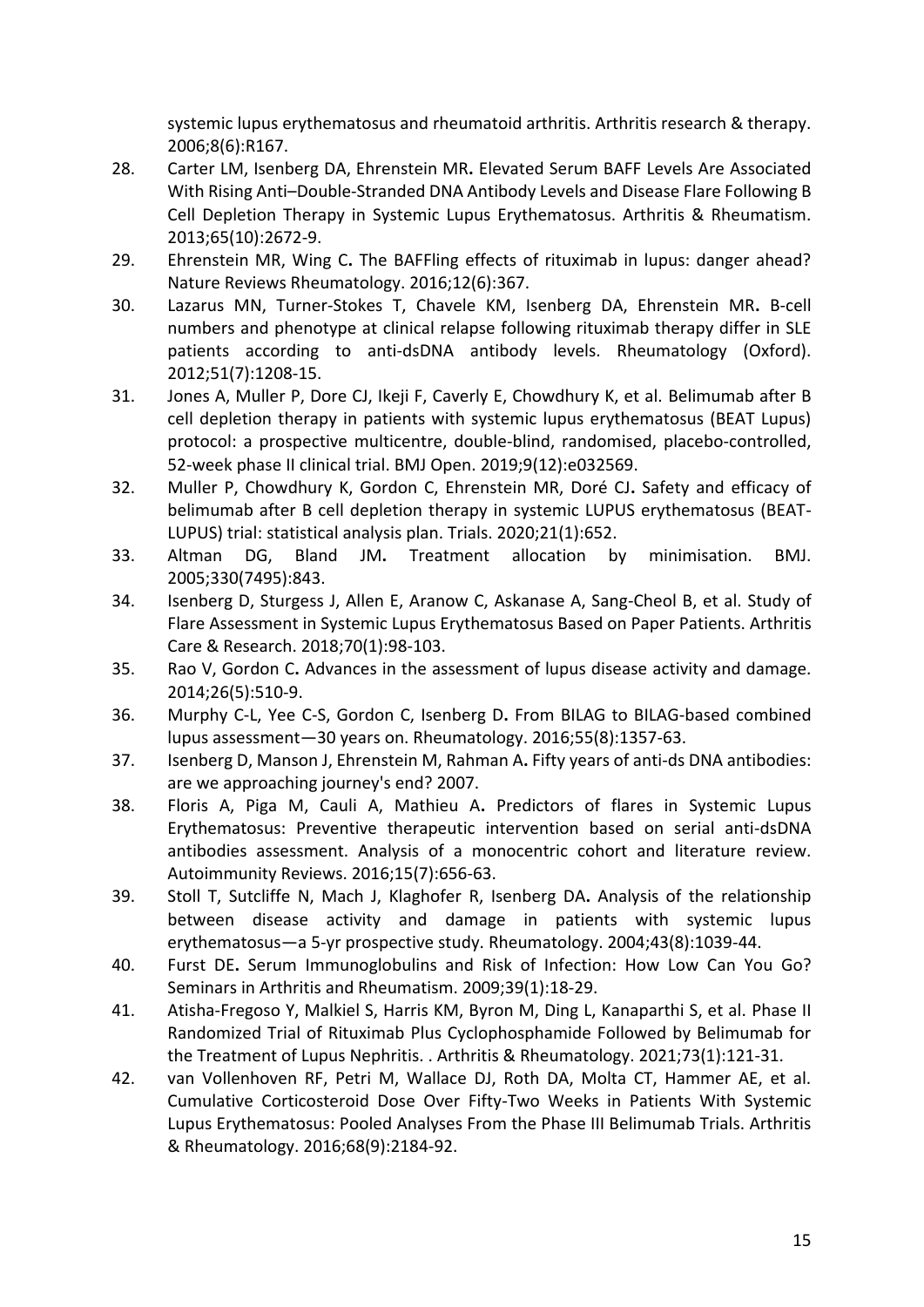- 43. Rovin BH, Teng YKO, Ginzler EM, Arriens C, Caster DJ, Romero-Diaz J, et al. Efficacy and safety of voclosporin versus placebo for lupus nephritis (AURORA 1): a double-blind, randomised, multicentre, placebo-controlled, phase 3 trial. The Lancet. 2021;397(10289):2070-80.
- 44. Bartels CM, Rosenthal A, Wang X, Ahmad U, Chang I, Ezeh N, et al. Investigating lupus retention in care to inform interventions for disparities reduction: an observational cohort study. Arthritis Research & Therapy. 2020;22(1):35.